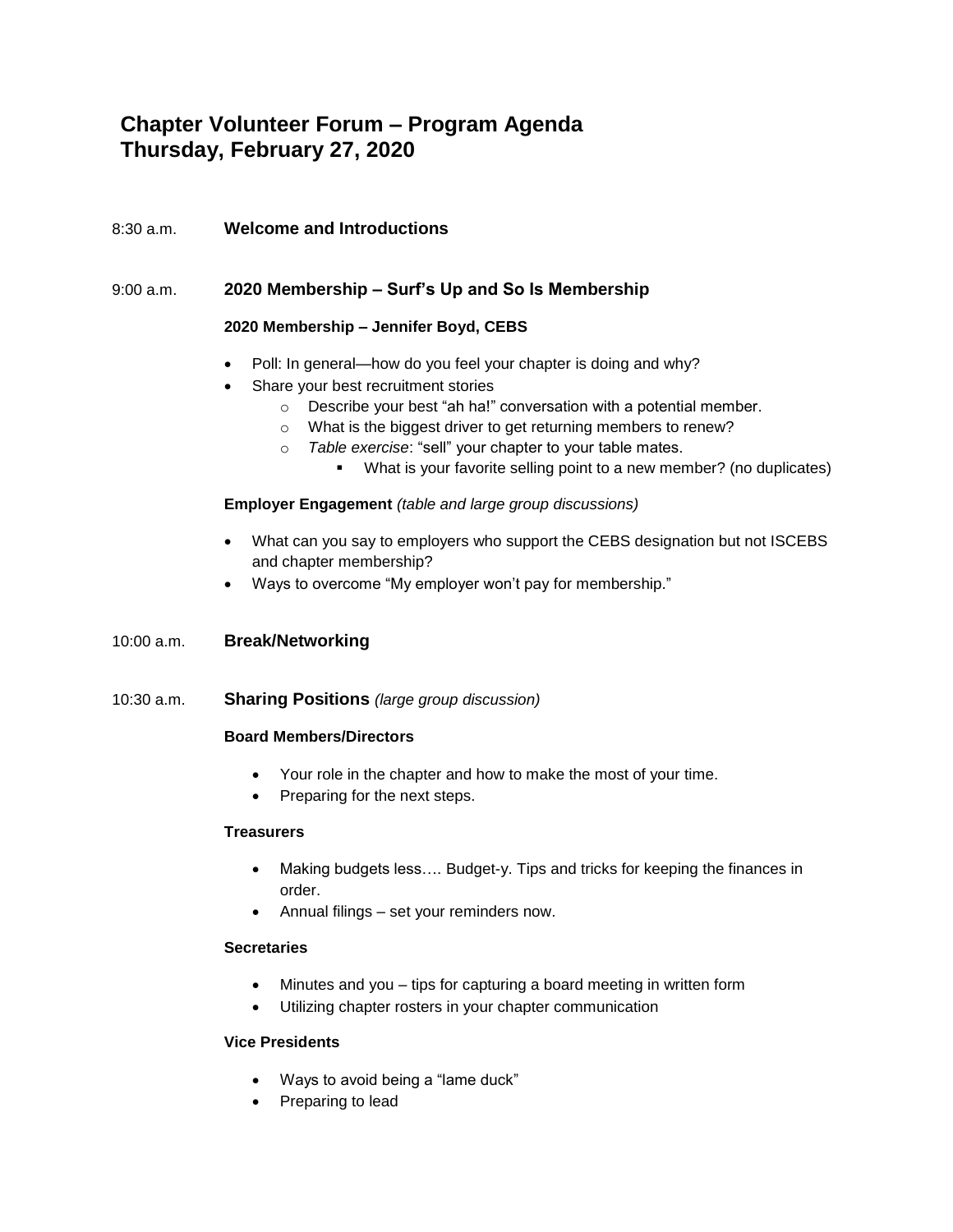#### **Presidents**

- Running a chapter resources available to you.
- Succession planning how are you starting today?

## 11:00 a.m. **Professional Development – Selling the Value Statement**

## **CEBS Compliance – Career Long Engagement – Carey Wooton, CEBS**

- How do you describe CEBS Compliance: *(table and group discussions)*
	- o To graduates?
	- o To CEBS students?
	- o To nonmembers?
- Education vs. Champion *(table and group discussions)*
	- o Describe ways your chapter educates program attendees about CEBS Compliance.
	- o How to be a Champion of CEBS Compliance.
	- o Using your role to advance CEBS Compliance

## **CEBS Compliance Alliance**

- Chapter Compliance Toolkit (Swag Box) Jennifer Mathe, CEBS and Hannah Loppnow
- Logging CEBS Compliance credits

## **ISCEBS Fellow – Best Total Value Proposition EVER – Mary Amend, CEBS and Brad Mandacina, CEBS** *(table exercise)*

- Why are you a Fellow? Or what has stopped you from becoming a Fellow?
- Ways your chapter makes ISCEBS Fellow a "must have" distinction
- How ISCEBS Fellow is different from CEBS Compliance
	- o What's your elevator pitch?

## 11:45 a.m. **Back to School – Connecting with Gamma Iota Sigma Chapters**

- Outreach and education Sandy Tellefson, CEBS
- Alumni Chapters
- 12:15 p.m. **Lunch**

## 1:30 p.m. **Keep Calm and Contact the Society**

#### **Chapter Virtual Assistant – Jennifer Mathe, CEBS and Hannah Loppnow**

- Services offered through the virtual assistant program to chapters
- Additional chapter "wish list" for VA assistance